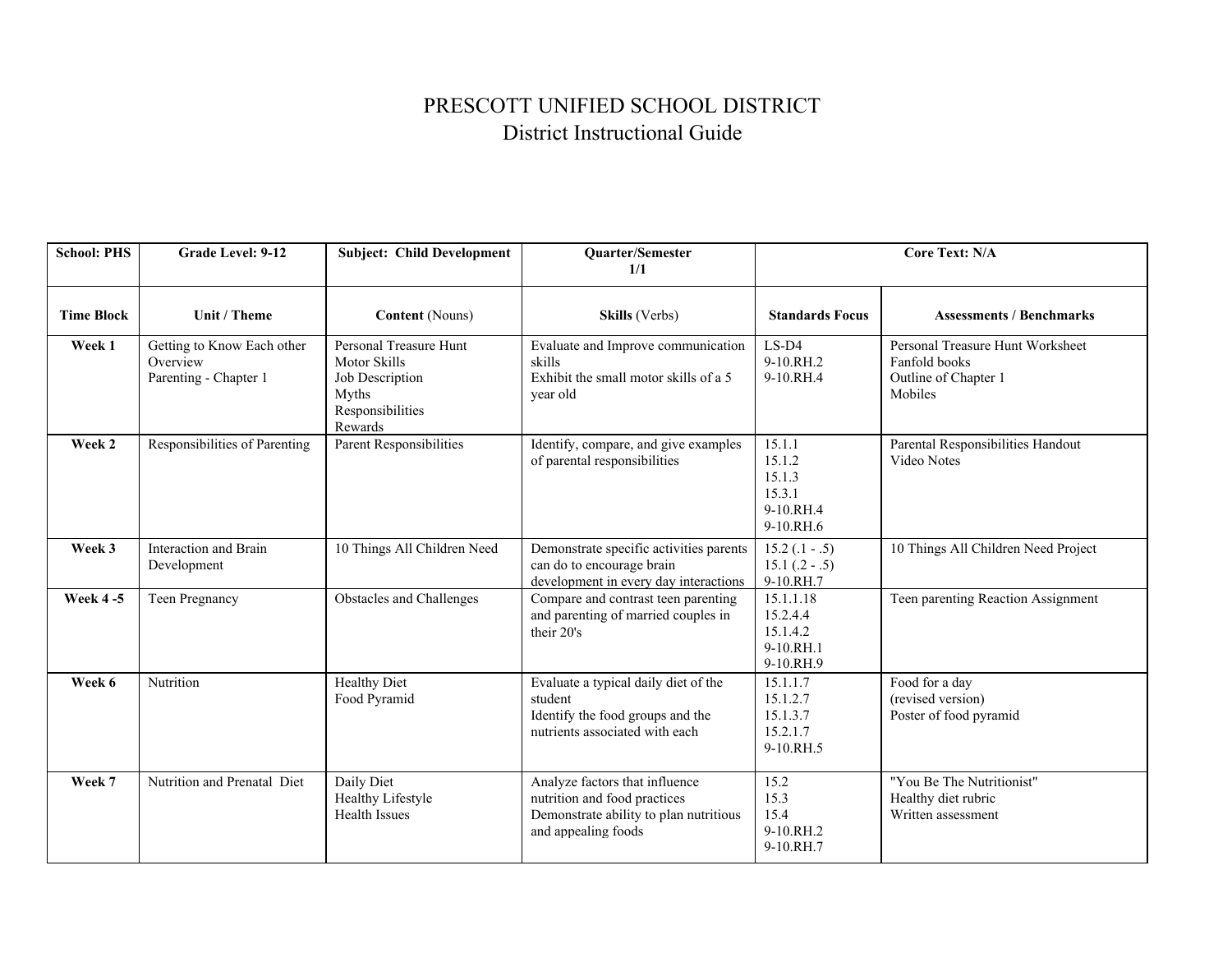| <b>Week S</b> | Environmental Causes of<br><b>Birth Defects</b> | Caffeine, Alcohol, Tobacco,<br>Cocaine, Marijuana,<br>Methamphetamines                                                                 | Identify the effects of drugs, alcohol<br>and tobacco used by the mother<br>during pregnancy                                                                                                 | 15.1.4<br>15.1.3<br>15.1.1<br>$9-10.RH.1$<br>9-10.RH.5<br>$9-10$ RH $7$ | In class responses<br><b>Notes</b><br>Warning Posters (Use during pregnancy) |
|---------------|-------------------------------------------------|----------------------------------------------------------------------------------------------------------------------------------------|----------------------------------------------------------------------------------------------------------------------------------------------------------------------------------------------|-------------------------------------------------------------------------|------------------------------------------------------------------------------|
| Week 9        | The Human Reproductive<br>Systems               | Male Reproductive System:<br>parts and functions<br>Female Reproductive System;<br>parts and functions<br>The Process of Fertilization | Identify the parts of the reproductive<br>systems.<br>Define the specific functions of the<br>parts of the male and female<br>reproductive systems.<br>Explain the process of fertilization. | 15.4.2<br>15.4.1<br>9-10.RH.4                                           | Worksheets<br>Class response<br>Test<br>Lecture notes                        |